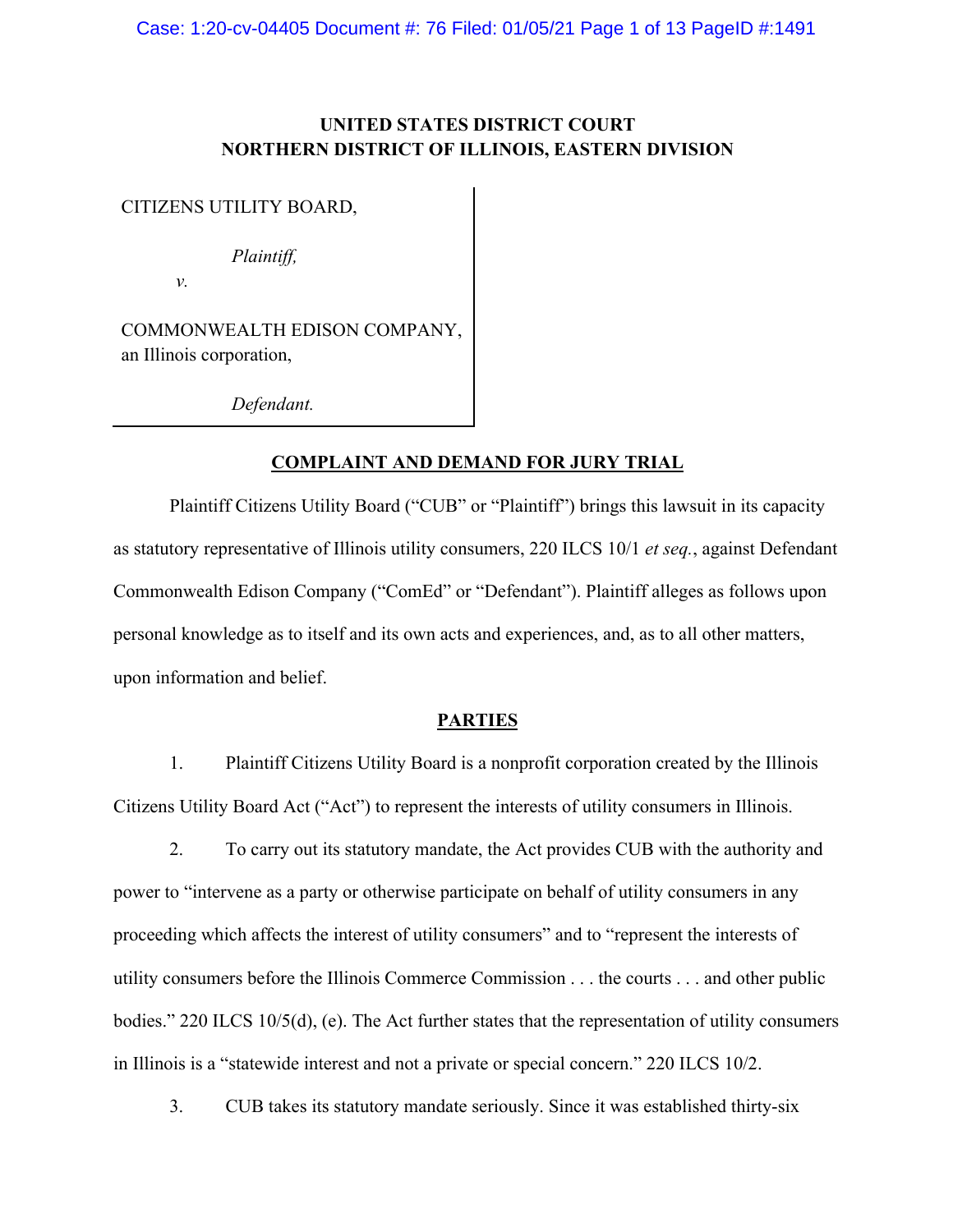#### Case: 1:20-cv-04405 Document #: 76 Filed: 01/05/21 Page 2 of 13 PageID #:1492

years ago, CUB has initiated or intervened in countless proceedings on behalf of Illinois utility consumers and, through litigation and advocacy before public bodies and the courts, CUB has secured more than \$20 billion in savings and refunds for utility consumers in Illinois.

4. Defendant Commonwealth Edison Company is a corporation organized and existing under the laws of Illinois with its principal place of business located at 440 South LaSalle Street, Suite 3300, Chicago, Illinois 60605.

#### **JURISDICTION AND VENUE**

5. This Court has jurisdiction over the claims in this action pursuant to 28 U.S.C. § 1331 because they arise under the Racketeer Influenced and Corrupt Organizations Act ("RICO"), 18 U.S.C. § 1961, *et seq*. This Court may exercise jurisdiction over the remaining claims under 28 U.S.C. § 1367.

6. The Court has personal jurisdiction over Defendant ComEd because it is a corporation incorporated and existing under the laws of the State of Illinois and has its headquarters in this District. Further, Defendant purposefully directed its conduct at Illinois and such conduct was designed to create an injury in Illinois and this District.

7. Venue is proper pursuant to 28 U.S.C. § 1391(b) because Defendant both maintains its headquarters and conducts significant business in this District.

### **FACTUAL ALLEGATIONS**

8. On July 17, 2020, Defendant ComEd entered into a Deferred Prosecution Agreement ("DPA") with the United States Attorney for the Northern District of Illinois, which is attached hereto as Exhibit 1, inclusive of its Attachments A-C.

9. Attachment A to the DPA contains a Statement of Facts; ComEd "agree[d] and stipulate[d]" that the information stated therein was "true and accurate." *See* DPA at A-1. The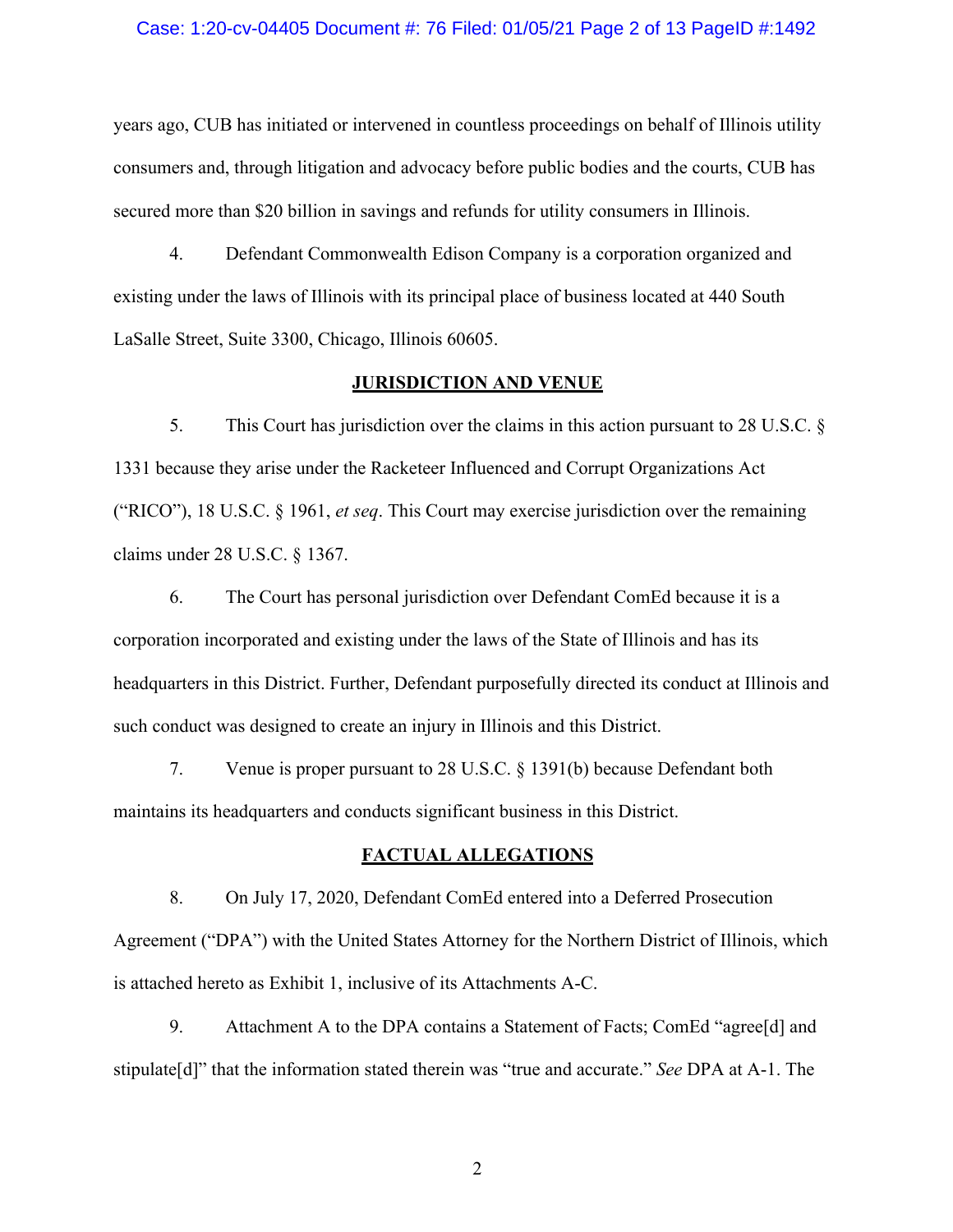### Case: 1:20-cv-04405 Document #: 76 Filed: 01/05/21 Page 3 of 13 PageID #:1493

Statement of Facts further states that "ComEd admits, accepts, and acknowledges that it is responsible for the acts of its current and former officers, directors, employees, and agents as set forth below." *Id.* Those stipulated facts, contained in pages A-1 through A-12 of the DPA, are expressly referenced and incorporated as if set forth fully herein.

10. While utility consumers would always have been harmed by unfairly high rates, the harm is particularly acute this year, as hundreds of thousands of Illinoisans have lost their jobs due to the coronavirus pandemic. Many Illinois residents and businesses have fallen behind on their utility bills. ComEd, meanwhile, continues to reap the benefits of its nearly decade-long scheme—even after admitting what it has done.

11. Based upon this course of conduct, Plaintiff CUB, in its capacity as statutory representative of all Illinois utility consumers, brings this complaint against Defendant ComEd for violations of 18 U.S.C.  $\S$  1962(c)–(d), civil conspiracy, and unjust enrichment.

# **COUNT I Violation of 18 U.S.C. § 1962(c)**

12. Plaintiff incorporates the foregoing paragraphs as if fully set forth herein.

13. 18 U.S.C. § 1962(c) provides that "[I]t shall be unlawful for any person employed by or associated with any enterprise engaged in, or the activities of which affect, interstate . . . commerce, to conduct or participate, directly or indirectly, in the conduct of such enterprise's affairs through a pattern of racketeering activity. . . ."

14. Defendant is capable of holding a legal or beneficial interest in property, and, therefore, is a "person" within the meaning of  $18$  U.S.C.  $\S$  1961(3).

### **The RICO Enterprise**

15. At all relevant times, as described in the DPA, ComEd (through its executives, employees, and agents), lobbyists, public officials, and consultants were associated in fact and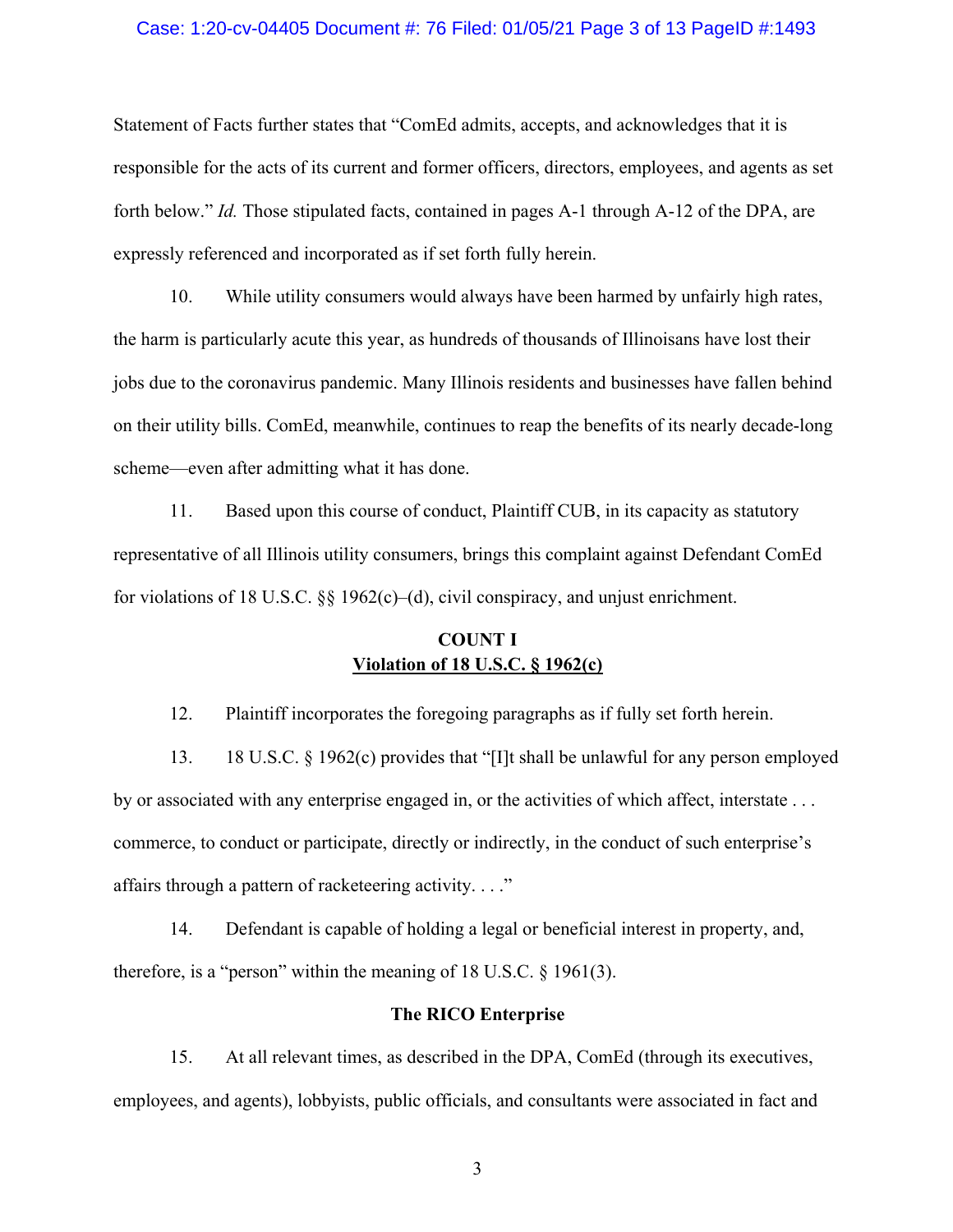#### Case: 1:20-cv-04405 Document #: 76 Filed: 01/05/21 Page 4 of 13 PageID #:1494

constituted an "enterprise," as defined by18 U.S.C. § 1961(4). *See* DPA at A-3 to A-4.

16. This enterprise was engaged in activities that affected interstate commerce. This enterprise shall be referred to here as the "ComEd Enterprise." The ComEd Enterprise constituted an ongoing organization whose members functioned as a continuing unit for a common purpose of achieving the objectives of the enterprise: a nine-year-long "quid pro quo" scheme. *Id.* 

17. The primary purpose of the ComEd Enterprise was mutual enrichment at the expense of Illinois utility consumers: to produce undue influence over the Illinois General Assembly for the financial and political benefit of ComEd, and the enrichment of ComEd Enterprise associates. *See* DPA at A-12.

18. Defendant and other members of the ComEd Enterprise willfully and intentionally violated numerous state and federal laws with the goal of obtaining money and political power, directly and indirectly, through a pattern of racketeering activities composed of numerous offenses, including, but not limited to, acts of bribery in violation of 18 U.S.C. § 201(b)(1), 720 ILCS 5/33-1, and 18 U.S.C. §§ 1343, 1346. *See* DPA at A-3 to A-12.

19. The ComEd Enterprise had a clear decision-making hierarchy, with ComEd executives at the top. ComEd admits that it participated in and controlled the ComEd Enterprise by providing financial benefits to ComEd Enterprise associates in exchange for favorable legislation, and that it directed what that legislation should be. *See* DPA at A-3, A-12.

20. The pattern of racketeering activity conducted by members of the ComEd Enterprise is distinct from ComEd itself, as ComEd could not have reached its purpose of exercising power over the Illinois General Assembly without cooperation from other members of the ComEd Enterprise. *See* DPA at A-6, A-9, A-12.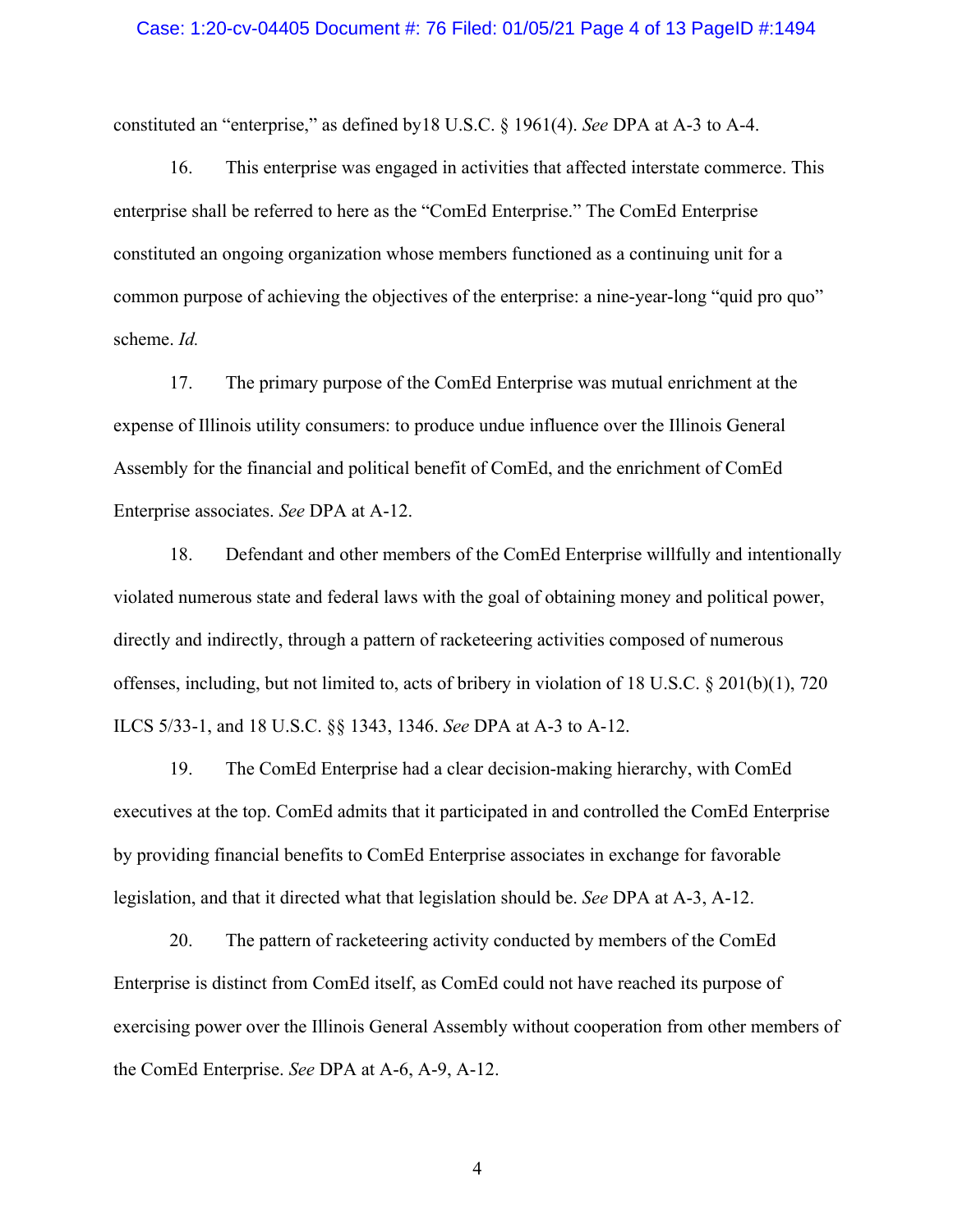#### Case: 1:20-cv-04405 Document #: 76 Filed: 01/05/21 Page 5 of 13 PageID #:1495

21. This continuous scheme was successful, realizing multiple legislative feats in the Illinois General Assembly: the passage of the Energy Infrastructure and Modernization Act ("EIMA") in 2011, amending EIMA in 2013, and renewing the formula rate structure in both 2014 and 2016. *See* DPA at A-2.

22. Moreover, there exist unnamed parties who are current or former members of the ComEd Enterprise. Although they likely maintain discoverable records and will be called upon as witnesses, they are not necessary parties where the court could not accord complete relief among Illinois utility consumers and ComEd.

#### **Effects on Interstate Commerce**

23. The ComEd Enterprise conducted its racketeering activity, in part, using interstate wire communications, including by use of telephones and by electronic transfers of funds, as discussed below. Further, the ComEd Enterprise impacted electric line systems, which are instrumentalities of interstate commerce. Instrumentalities of interstate commerce need not stretch across state lines. 29 C.F.R. § 776.29(b); *see* DPA at A-3 to A-9.

24. Defendant, along with the ComEd Enterprise, conspired to act together, and, in association with others, knowingly and repeatedly committed the criminal acts in furtherance of and for the purpose of enriching ComEd both financially and politically and to otherwise further the ends of the ComEd Enterprise.

## **Predicate Acts of Racketeering Activity**

25. Defendant and other members of the ComEd Enterprise willfully and intentionally violated numerous state and federal laws with the goal of obtaining money and political power, directly and indirectly, through a pattern of racketeering activities composed of numerous indictable offenses, including, but not limited to, acts of bribery in violation of 18 U.S.C. §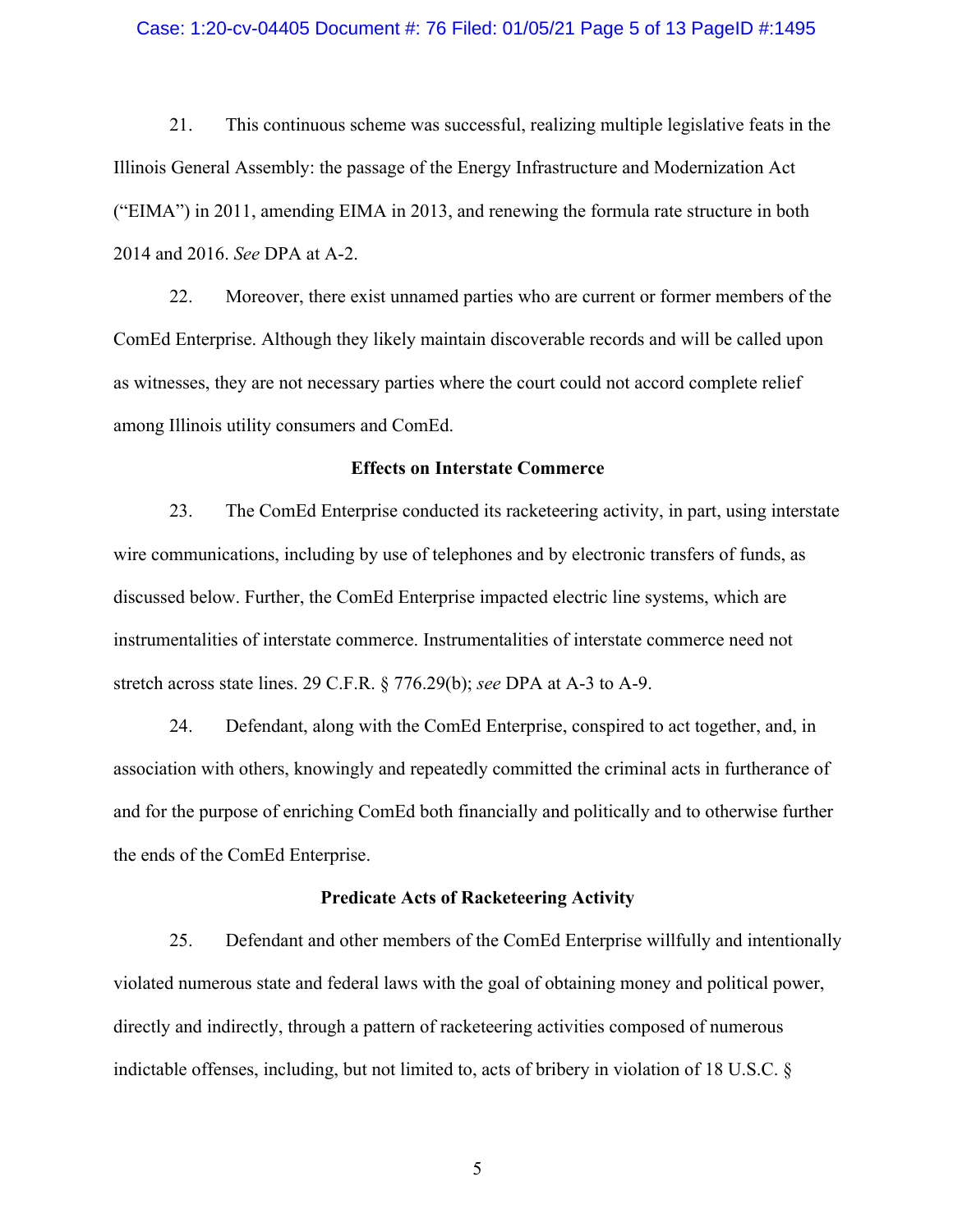201(b)(1), 720 ILCS 5/33-1, and 18 U.S.C. §§ 1343, 1346. *See* DPA at A-3 to A-12.

26. To further the purpose of the ComEd Enterprise, which was to pass legislation that garnered substantial financial benefits and political power to ComEd, Defendant agreed to and did conduct and participate in the conduct of the ComEd Enterprise's affairs through a pattern of racketeering activity.

#### **Predicate Acts Under 18 U.S.C. § 201**

27. 18 U.S.C. § 201(b)(1) prohibits a person from "directly or indirectly, corruptly giv[ing], offer[ing] or promis[ing] anything of value to any public official or person who has been selected to be a public official . . . with intent . . . to influence any official act[.]"

28. During each of the twelve-month calendar years from 2011 to 2019, Illinois received federal benefits in excess of \$10,000, and the ComEd Enterprise includes agents of the State. *See* DPA at A-2.

29. In furtherance of the ComEd Enterprise's purpose, Defendant made indirect payments to Enterprise associates—who performed little or no work for ComEd—totaling approximately \$1,324,500 from 2011 to 2019 so that they would influence legislation beneficial to ComEd. *See* DPA at A-3 to A-12.

30. As ComEd has admitted, this scheme included multiple forms of bribery. *See id.*

31. These activities occurred from 2011 until 2019. *See id.* 

## **Predicate Acts Under 720 ILCS 5/33-1**

32. Under Illinois law, "A person commits bribery when: (a) With intent to influence the performance of any act related to the employment or function of any public officer, public employee, juror or witness, he or she promises or tenders to that person any property or personal advantage which he or she is not authorized by law to accept[.]" 720 ILCS 5/33-1.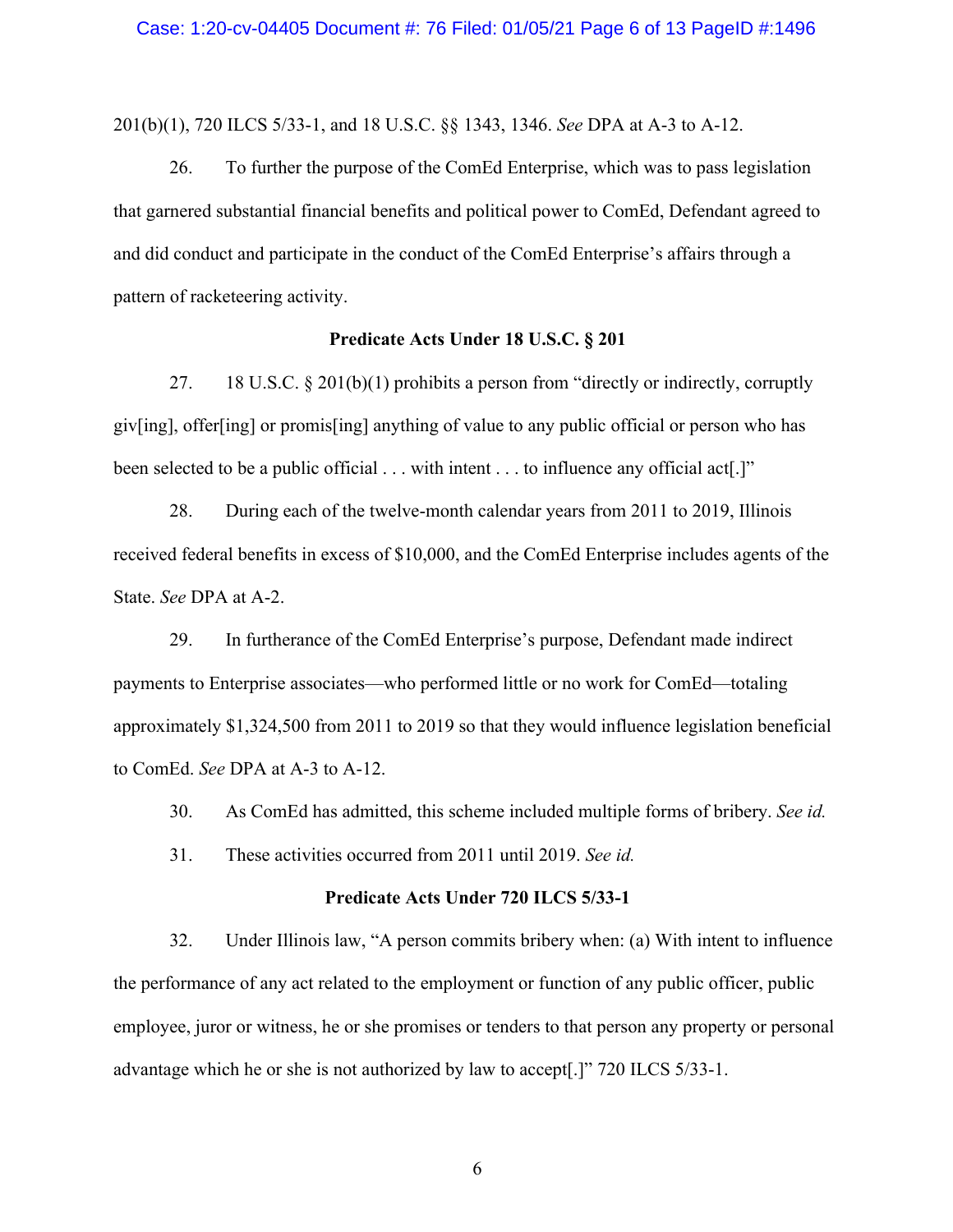#### Case: 1:20-cv-04405 Document #: 76 Filed: 01/05/21 Page 7 of 13 PageID #:1497

33. Furthermore, "bribery is a Class 2 felony," *id.*, where "[t]he sentence of imprisonment shall be a determinate sentence of not less than 3 years and not more than 7 years." 730 ILCS 5/5-4.5-35(a).

34. As discussed in the previous section and stated in the DPA, Defendant, in concert with the ComEd Enterprise, bribed elected officials in order to influence the passage of legislation beneficial to ComEd in the Illinois General Assembly.

35. This occurred through retaining paid "subcontractors" for little or no work, appointing board members, retaining a law firm, and hiring interns, all done with the intent to persuade elected officials to protect ComEd's interests in the Illinois General Assembly. *See*  DPA at A-3 to A-12.

#### **Predicate Acts Under 18 U.S.C. §§ 1341, 1346**

36. Defendant, through the ComEd Enterprise, intentionally used acts of artifice or deceit to deprive utility consumers of honest services. At all times, it was reasonably foreseeable that interstate wires would be used to further acts of bribery.

37. Defendant ComEd knew that it would use emails and interstate phone calls to further its bribery scheme, thereby transmitting electronic signals and oral communications across interstate wires to communicate. Arranging and paying a "quid-pro-quo" bribe as described in the DPA is exactly the type of conduct honest services fraud is meant to capture.

38. Specifically, Defendant ComEd made indirect payments to ComEd Enterprise associates—who performed little or no work for ComEd—totaling approximately \$1,324,500 from 2011 to 2019. *See* DPA at A-3 to A-12.

39. Certain former ComEd executives designed these payment arrangements in part to conceal the size of payments made to the associates of elected officials, and to assist ComEd in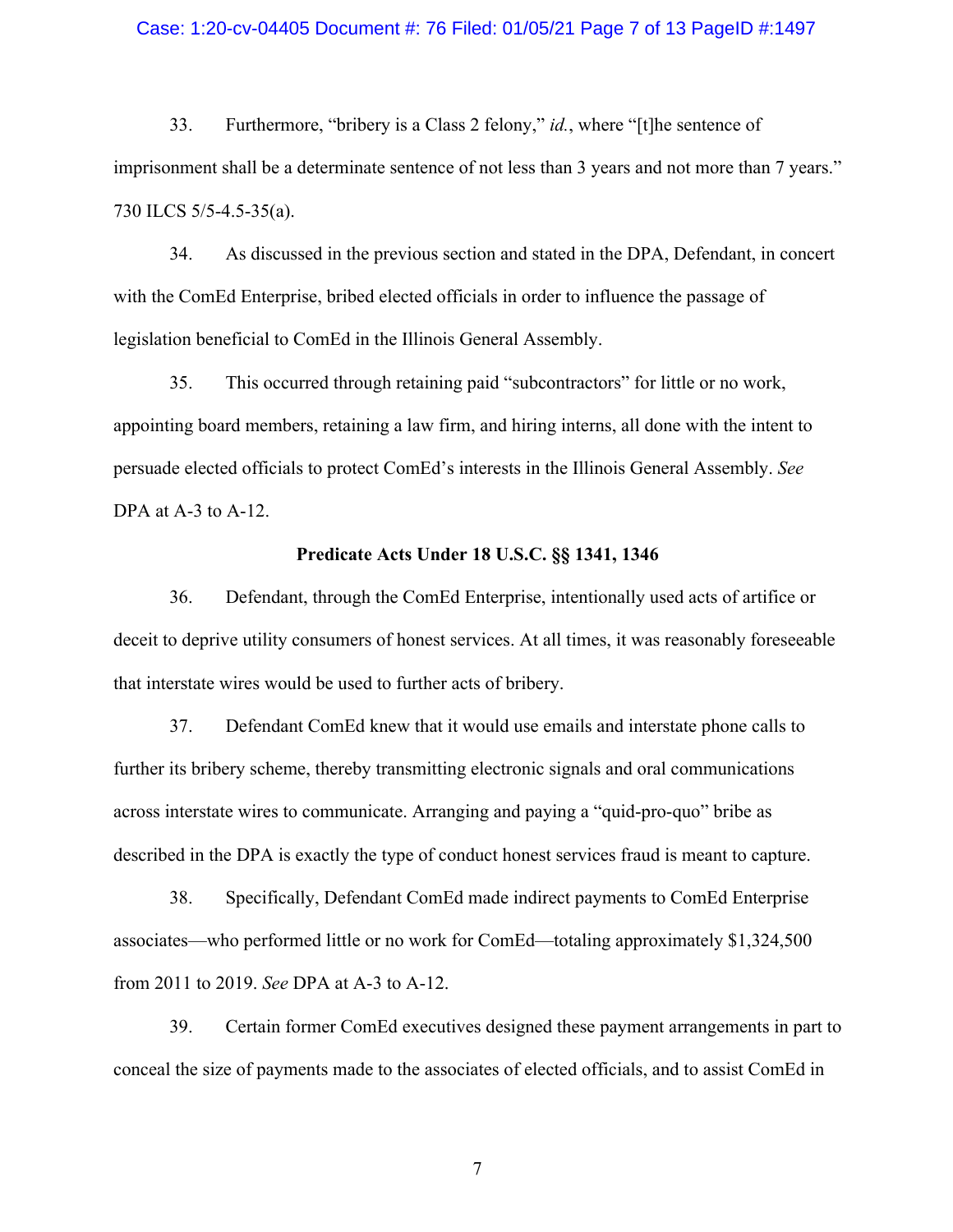### Case: 1:20-cv-04405 Document #: 76 Filed: 01/05/21 Page 8 of 13 PageID #:1498

denying responsibility for oversight of these associates, who performed little or no work for ComEd. *See* DPA at A-5.

40. These payments undoubtedly took place over interstate wires. Discovery will allow the exact dates, times, and places to be uncovered.

41. These bribery payments were used to circumvent the Illinois General Assembly's democratic process and deny ComEd users a fair and honest electricity delivery rate-setting procedure.

#### **Pattern of Racketeering Activity**

42. These predicate acts were related to one another as part of the common scheme to pass legislation that yielded both profit and political power for ComEd, while enriching other ComEd Enterprise members who furthered this purpose.

43. A pattern of racketeering activity requires at least two predicate acts. Here, Defendant, along with the ComEd Enterprise, has committed dozens (if not hundreds) of acts over nine years, thereby establishing a pattern.

44. Not only did the ComEd Enterprise commit at least dozens of predicate acts, but through both bribery and Honest Services Wire Fraud, the ComEd Enterprise was also able to get legislation passed—including EIMA and its amendments—with provisions beneficial to ComEd. *See* DPA at A-12.

45. EIMA, its amendments, and the favorable formula rate structure are still in effect today, continuing to benefit Defendant ComEd at the expense of utility consumers in Illinois.

46. This unlawful conduct constituted a continuous pattern of racketeering activity beginning in or around 2011 through 2019 and would have continued but for the Federal Bureau of Investigation's investigation into ComEd and the July 2020 Deferred Prosecution Agreement.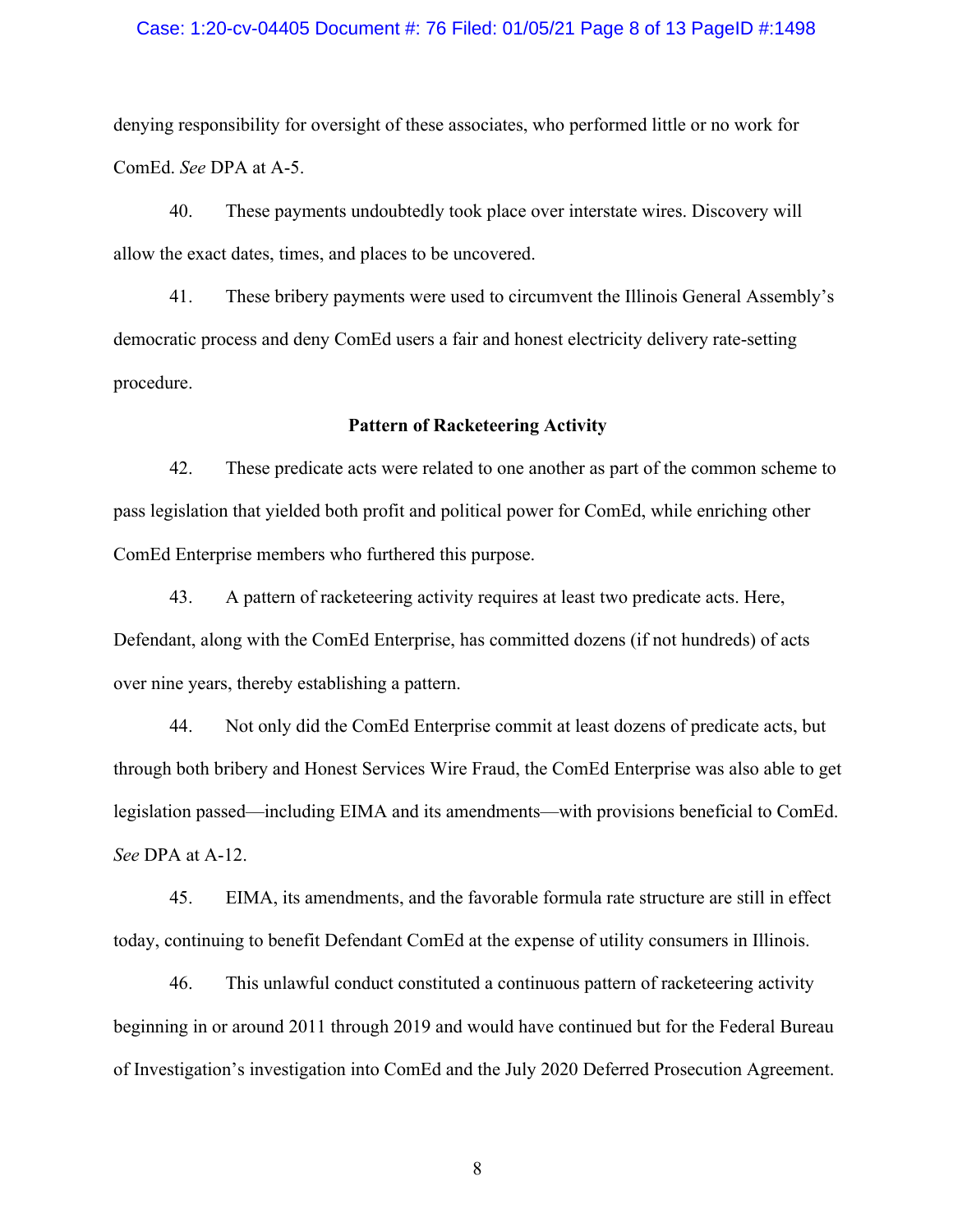#### Case: 1:20-cv-04405 Document #: 76 Filed: 01/05/21 Page 9 of 13 PageID #:1499

47. Utility consumers have been the victims of this conduct since the passage of EIMA in 2011. They were, and continue to be, injured by the ComEd Enterprise's racketeering activities.

### **Injuries to Utility Consumers' Business and Property**

48. The described racketeering activities and violations of 18 U.S.C. § 1962(c) and the described conspiracy in violation of 18 U.S.C. § 1962(d) directly and proximately caused utility consumers to be injured in their business and property.

49. The ComEd Enterprise's racketeering activities secured the enactment of EIMA and its amendments, thereby directly resulting in and proximately causing Illinois utility consumers being compelled to pay—at the least—in excess of \$150 million more for their electricity delivery from 2011 to the present. EIMA and its amendments were passed out of committee only with cooperation from the ComEd Enterprise, and were passed into law with narrow vote margins which could not have been obtained without the support of ComEd Enterprise members, obtained through ComEd's bribery. *See* DPA at A-2, A-12.

50. The injuries to utility consumers were a foreseeable consequence of Defendant's and the ComEd Enterprise's racketeering activities and violations of 18 U.S.C. § 1962(c) and their conspiracy in furtherance of those racketeering violations, in violation of 18 U.S.C. §  $1962(d)$ .

51. Specifically, in influencing the passage of EIMA, the ComEd Enterprise secured the formula which allows ComEd to annually increase the delivery rates it charges consumers for electricity with reduced regulatory oversight.

52. Since the passage of EIMA, ComEd gained additional formula benefits which have increased and continue to increase consumer delivery prices.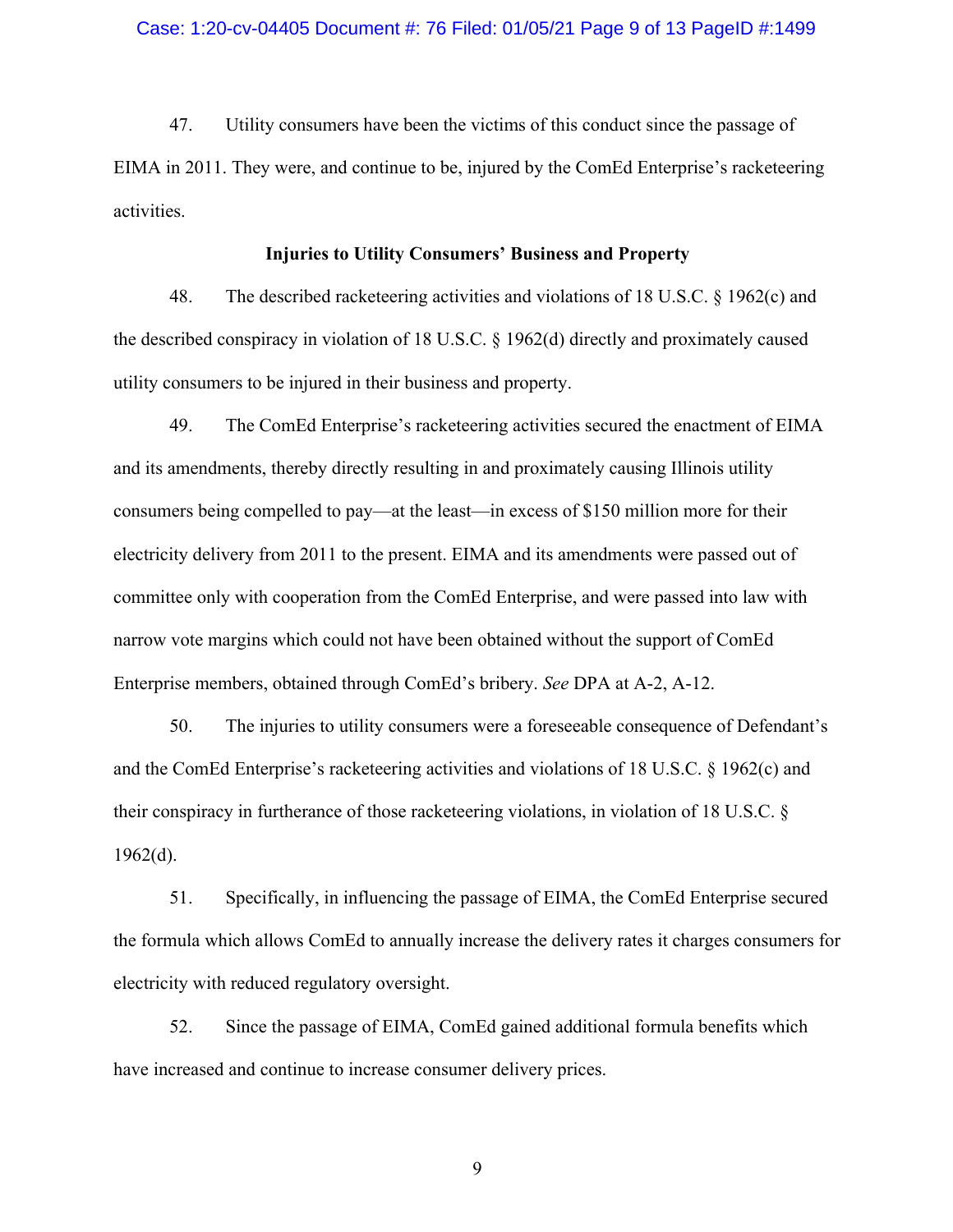#### Case: 1:20-cv-04405 Document #: 76 Filed: 01/05/21 Page 10 of 13 PageID #:1500

53. Under 18 U.S.C. § 1964(c), utility consumers are entitled to treble their damages, plus interest, costs, and reasonable attorneys' fees.

# **COUNT II Violation of 18 U.S.C. § 1962(d)**

54. Plaintiff incorporates by reference the foregoing paragraphs as if fully set forth herein.

55. 18 USC § 1962(d) states that "[i]t shall be unlawful for any person to conspire to violate any of the provisions of subsection (a), (b), or (c) of this section."

56. As described throughout, and in detail above, even if it did not direct or manage the affairs of the ComEd Enterprise, Defendant conspired to commit the outlined predicate acts in violation of  $\S$  1962(c), including acts violating 18 U.S.C.  $\S$  201, 720 ILCS 5/33-1, and 18 U.S.C. §§ 1343, 1346.

57. Defendant acted knowingly at all times when agreeing to facilitate the activities of the ComEd Enterprise and its directors.

58. Utility consumers were deprived of money and property that they would not otherwise have lost. As direct and proximate result of Defendant's racketeering activities, utility consumers have been injured in their business and property by paying increased delivery charges to Defendant.

59. Under 18 U.S.C. § 1964(c), utility consumers are entitled to treble their damages, plus interest, costs, and reasonable attorneys' fees.

# **COUNT III CIVIL CONSPIRACY**

60. Plaintiff incorporates the foregoing paragraphs as if fully set forth herein.

61. Defendant conspired and agreed with Enterprise members to exchange no-show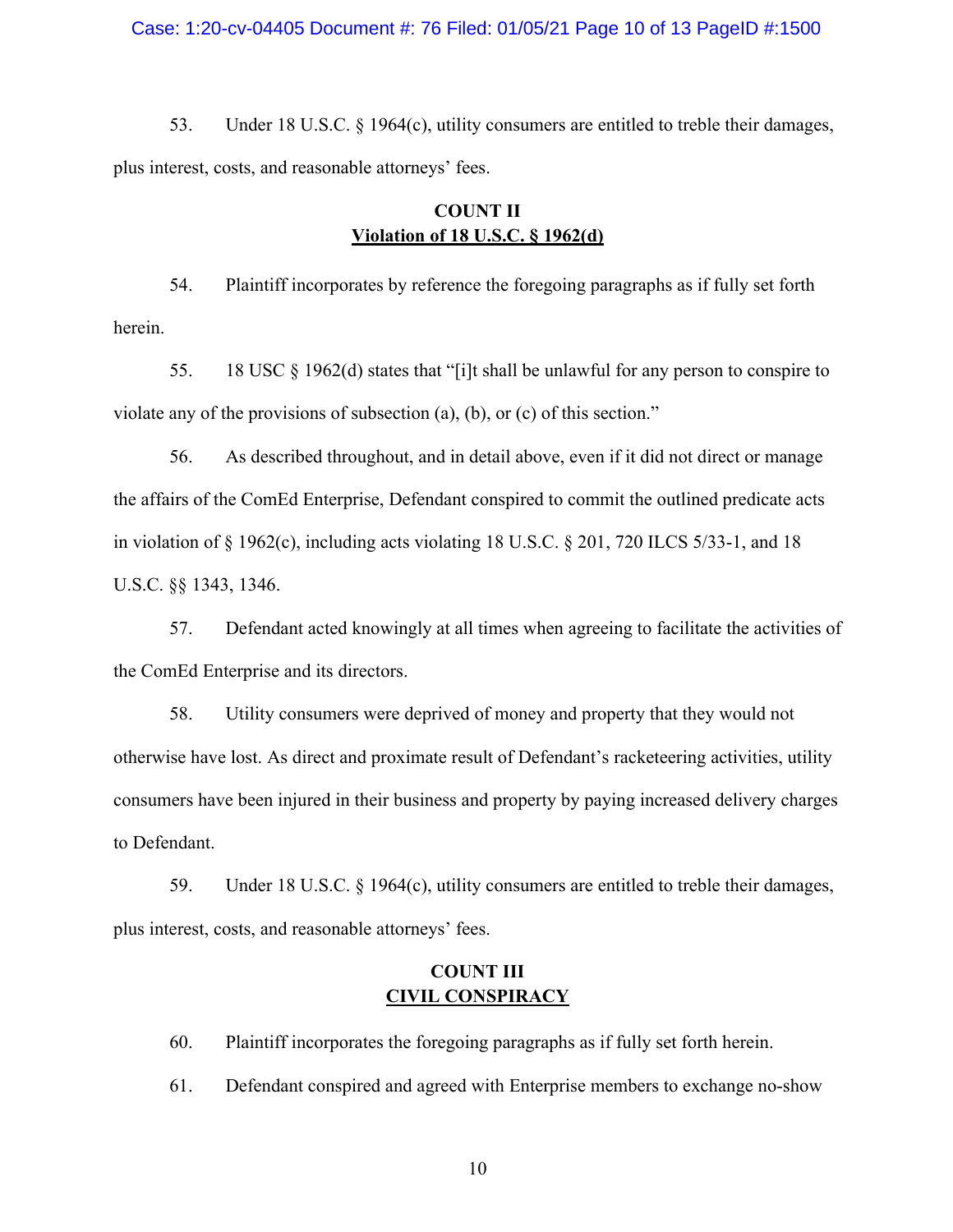### Case: 1:20-cv-04405 Document #: 76 Filed: 01/05/21 Page 11 of 13 PageID #:1501

jobs for ComEd Enterprise associates and other benefits for those ComEd Enterprise members' aid in passing EIMA and its amendments into law.

62. The direct and proximate result of Defendant's conspiracy with ComEd Enterprise members, including its unlawful conduct in furtherance of that conspiracy, was to deprive utility consumers of their business and property, mainly in the form of ComEd's delivery service rate increases.

63. Utility consumers paid higher rates as a result of EIMA and the formula rate amendments being passed by the Illinois General Assembly, which was due to Defendant's bribery scheme as described in the DPA.

# **COUNT IV UNJUST ENRICHMENT**

64. Plaintiff incorporates the foregoing paragraphs as if fully set forth herein.

65. From 2011 to the present, ComEd has unjustly retained delivery rate charges from its consumers. The retention of these charges is unjust due to ComEd's illegal efforts in the passage of EIMA and its amendments.

**66.** ComEd's retention of these illegally conferred benefits violates fundamental principles of justice, equity, and good conscience.

### **PRAYER FOR RELIEF**

**WHEREFORE**, Plaintiff CUB respectfully requests that this Court enter judgment in its favor and enter an order:

- A. Declaring that Defendant has engaged in unlawful conduct in violation of 18 U.S.C. § 1962(c);
- B. Declaring that Defendant has engaged in unlawful conduct in violation of 18 U.S.C. § 1962(d);
- C. Declaring that Defendant has been unjustly enriched by its conduct;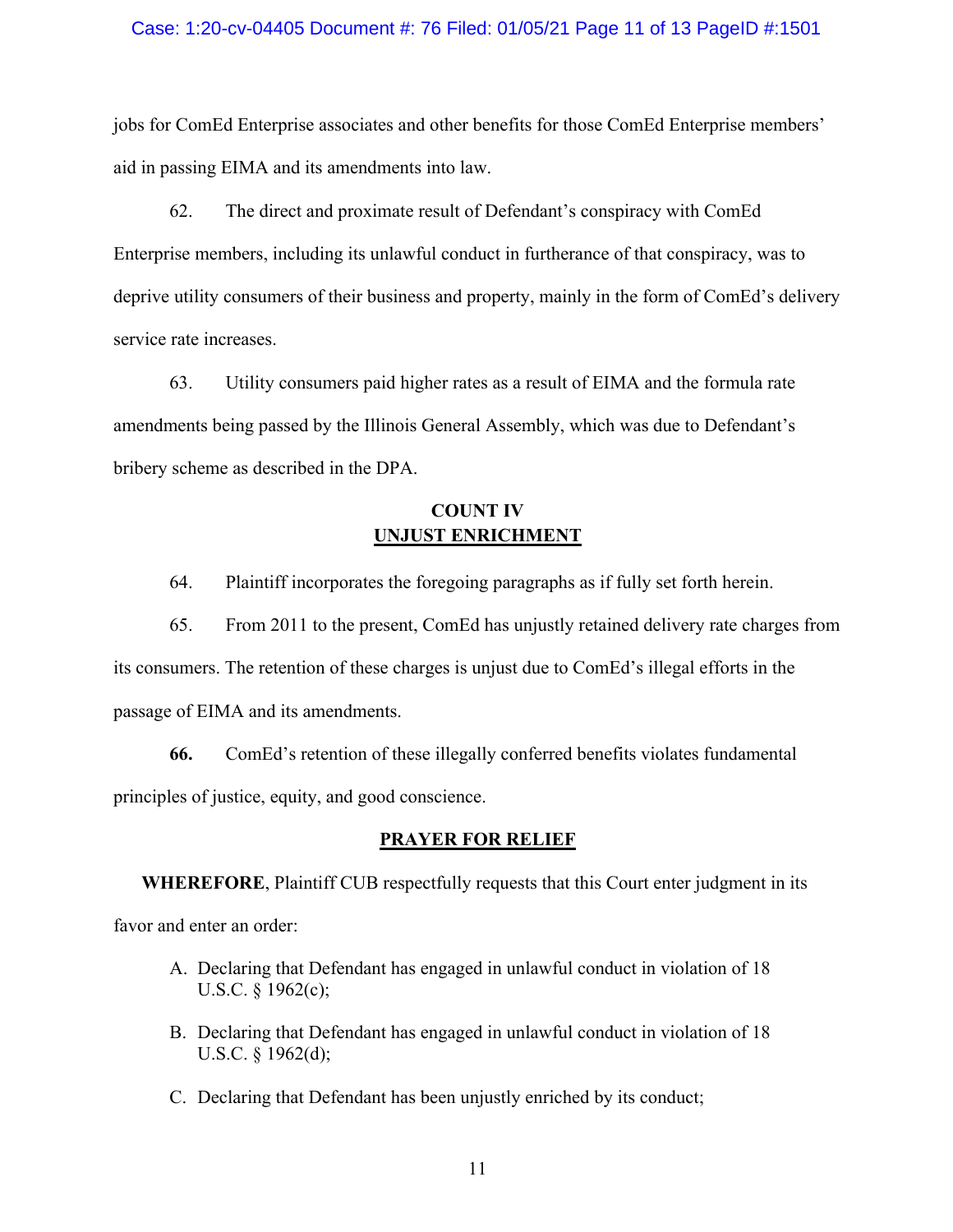- D. Directing Defendant to pay restitution of all benefits and disgorge all profits unjustly retained to utility consumers;
- E. Declaring that Defendant has engaged in an unlawful civil conspiracy;
- F. Directing Defendant to pay all damages caused by their civil conspiracy to utility consumers;
- G. Awarding treble and punitive damages as appropriate;
- H. Awarding injunctive relief as necessary to protect the interests of utility consumers;
- I. Awarding Plaintiff its costs and expenses in this litigation, including reasonable attorneys' fees and expert fees; and
- J. Awarding such other and further relief as the Court deems equitable and just.

# **REQUEST FOR JURY TRIAL**

Plaintiff demands a trial by jury for all issues so triable.

Respectfully submitted,

Dated: January 5, 2021 /s/ Jay Edelson

One of Plaintiff's Attorneys

Julie Soderna jsoderna@citizensutilityboard.org CITIZENS UTILITY BOARD 208 South LaSalle Street, Suite 1760 Chicago, Illinois 60604 Tel: (312) 263-4282

Jay Edelson jedelson@edelson.com Ari J. Scharg ascharg@edelson.com J. Eli Wade-Scott ewadescott@edelson.com Michael Ovca movca@edelson.com